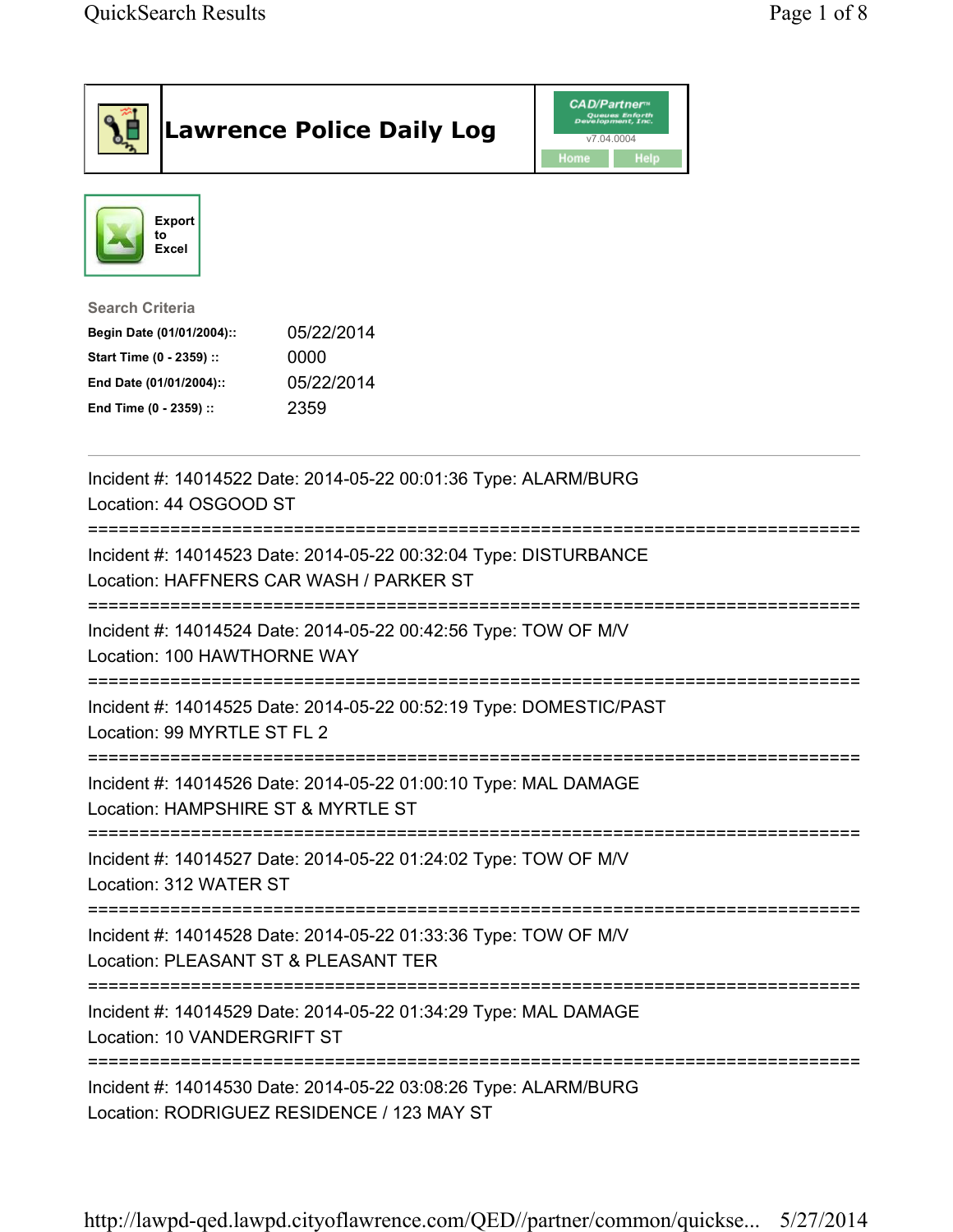| Incident #: 14014531 Date: 2014-05-22 03:14:44 Type: SUS PERS/MV<br>Location: 264 LOWELL ST                                                             |
|---------------------------------------------------------------------------------------------------------------------------------------------------------|
| Incident #: 14014532 Date: 2014-05-22 03:29:33 Type: SHOTS FIRED<br>Location: 10 VANDERGRIFT ST                                                         |
| Incident #: 14014533 Date: 2014-05-22 05:43:03 Type: ALARMS<br>Location: NAZIR AUTO CENTER / 576 HAVERHILL ST<br>====================================== |
| Incident #: 14014534 Date: 2014-05-22 08:31:48 Type: ALARMS<br>Location: LAWRENCE BOYS + GIRLS CLUB / 136 WATER ST                                      |
| Incident #: 14014535 Date: 2014-05-22 08:54:56 Type: INVESTIGATION<br>Location: 70 N PARISH RD                                                          |
| Incident #: 14014536 Date: 2014-05-22 09:00:47 Type: B&E/PAST<br>Location: 621 ESSEX ST                                                                 |
| Incident #: 14014537 Date: 2014-05-22 09:02:08 Type: HIT & RUN PRO<br>Location: 70 SALEM ST<br>;=============================                           |
| Incident #: 14014538 Date: 2014-05-22 10:09:04 Type: INVEST CONT<br>Location: 6 JEFFERSON ST                                                            |
| Incident #: 14014539 Date: 2014-05-22 10:10:49 Type: ANIMAL COMPL<br>Location: ROLLINS SCHOOL / 451 HOWARD ST                                           |
| Incident #: 14014540 Date: 2014-05-22 10:12:41 Type: 209A/SERVE<br>Location: 54 SARGENT ST                                                              |
| Incident #: 14014541 Date: 2014-05-22 10:14:30 Type: 209A/SERVE<br>Location: 34 PARK ST                                                                 |
| Incident #: 14014542 Date: 2014-05-22 10:17:06 Type: 209A/SERVE<br>Location: 85 NEWBURY ST                                                              |
| Incident #: 14014543 Date: 2014-05-22 10:20:01 Type: 209A/SERVE<br>Location: 88 CROSS ST                                                                |
| Incident #: 14014544 Date: 2014-05-22 10:20:11 Type: SHOPLIFTING<br>Location: DEMOUL AC MADIZET / 700 ECCEV CT                                          |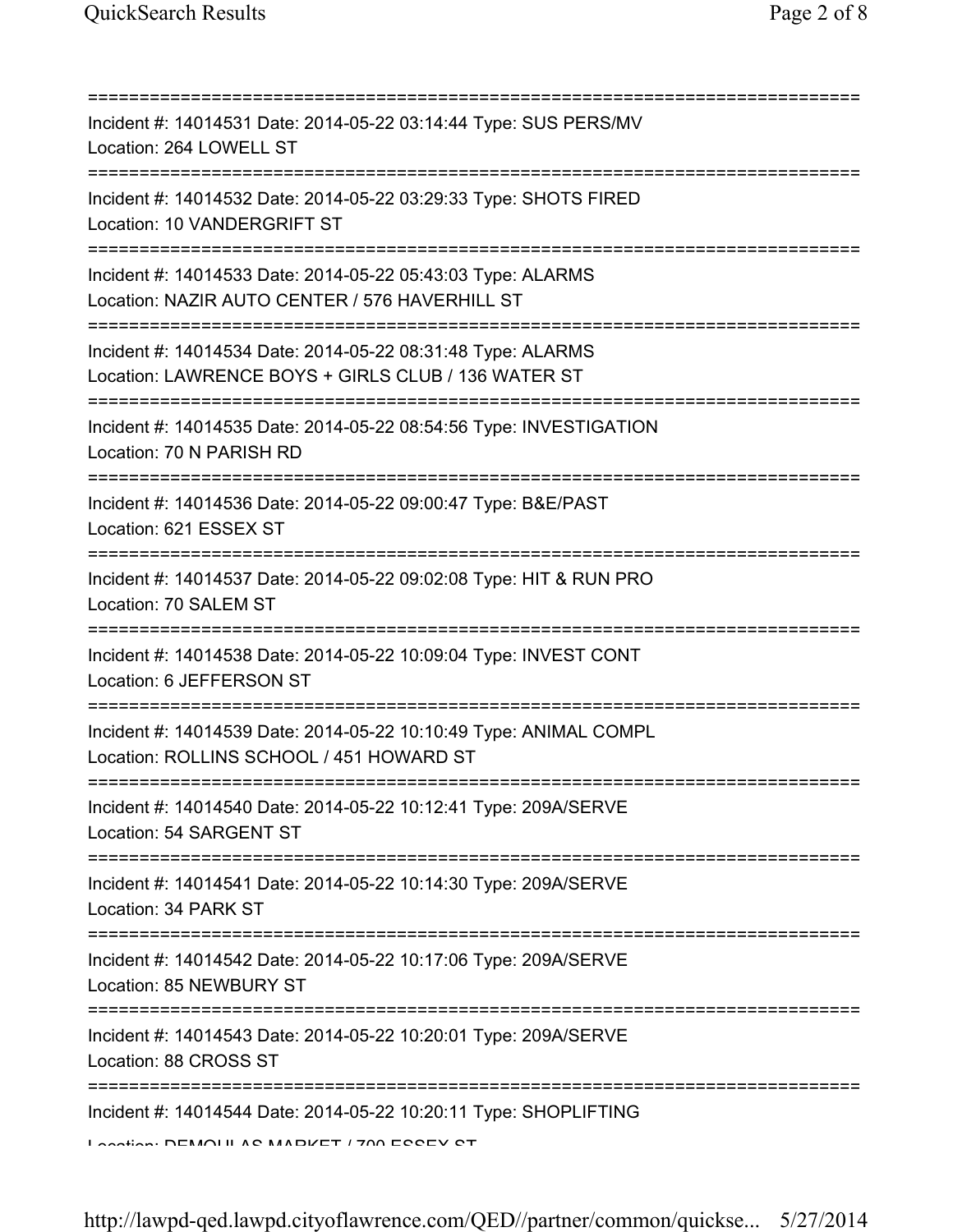| Incident #: 14014546 Date: 2014-05-22 10:20:53 Type: 209A/SERVE<br>Location: 260 AMES ST                                             |
|--------------------------------------------------------------------------------------------------------------------------------------|
| :================================<br>Incident #: 14014545 Date: 2014-05-22 10:20:58 Type: INVESTIGATION<br>Location: 90 LOWELL ST    |
| Incident #: 14014547 Date: 2014-05-22 10:21:33 Type: INVESTIGATION<br>Location: 90 LOWELL ST                                         |
| Incident #: 14014548 Date: 2014-05-22 10:22:19 Type: 209A/SERVE<br>Location: 883 ESSEX ST                                            |
| Incident #: 14014549 Date: 2014-05-22 10:25:54 Type: TOW OF M/V<br>Location: 4 WASHINGTON ST<br>;=================================== |
| Incident #: 14014550 Date: 2014-05-22 10:42:42 Type: THREATS<br>Location: 50 E LAUREL ST #12-4<br>-===============================   |
| Incident #: 14014551 Date: 2014-05-22 11:10:15 Type: DRUG VIO<br>Location: PHONEIX SCHOOL / null                                     |
| Incident #: 14014553 Date: 2014-05-22 11:24:10 Type: A&B PAST<br>Location: SCHOOL FOR EXCEPTIONAL STUDIES / 233 HAVERHILL ST         |
| Incident #: 14014552 Date: 2014-05-22 11:24:29 Type: TOW/REPOSSED<br>Location: 490 HAMPSHIRE ST                                      |
| Incident #: 14014554 Date: 2014-05-22 11:26:16 Type: TOW/REPOSSED<br>Location: 8 MONTGOMERY ST                                       |
| Incident #: 14014555 Date: 2014-05-22 11:52:58 Type: SUS PERS/MV<br>Location: 110 EVERETT ST                                         |
| Incident #: 14014556 Date: 2014-05-22 11:56:13 Type: WARRANT SERVE<br>Location: 80 BODWELL ST                                        |
| Incident #: 14014557 Date: 2014-05-22 12:32:46 Type: M/V STOP<br>Location: JACKSON ST & METHUEN ST                                   |
| Incident #: 14014559 Date: 2014-05-22 12:47:02 Type: MAL DAMAGE<br>T                                                                 |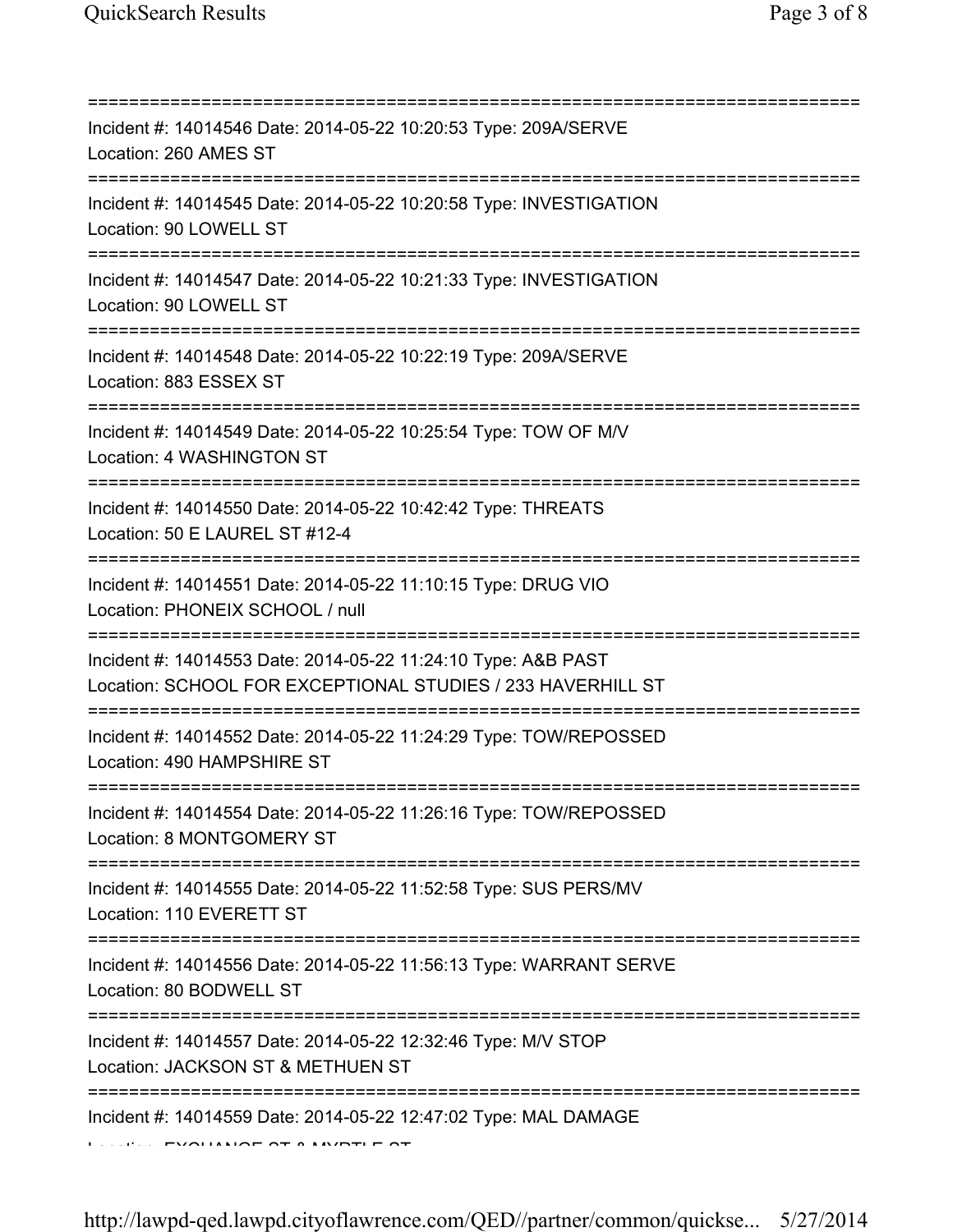=========================================================================== Incident #: 14014558 Date: 2014-05-22 12:47:02 Type: DOMESTIC/PROG Location: 8 SARGENT AV FL 1ST =========================================================================== Incident #: 14014560 Date: 2014-05-22 12:58:01 Type: WARRANT SERVE Location: CENTRAL BRIDGE / 0 MERRIMACK ST =========================================================================== Incident #: 14014561 Date: 2014-05-22 13:12:01 Type: AUTO ACC/NO PI Location: 500 MERRIMACK ST =========================================================================== Incident #: 14014563 Date: 2014-05-22 13:20:59 Type: LOST PROPERTY Location: 22 BIRCH ST FL 1 =========================================================================== Incident #: 14014562 Date: 2014-05-22 13:25:30 Type: SEX OFF PROG Location: CANAL ST & HAMPSHIRE ST =========================================================================== Incident #: 14014564 Date: 2014-05-22 13:40:34 Type: UNWANTEDGUEST Location: 116 BAILEY ST FL 2 =========================================================================== Incident #: 14014565 Date: 2014-05-22 13:48:04 Type: AUTO ACC/PI Location: AMES ST & ESSEX ST =========================================================================== Incident #: 14014566 Date: 2014-05-22 14:12:52 Type: WARRANT SERVE Location: 82 KNOX ST #BASEMAN =========================================================================== Incident #: 14014567 Date: 2014-05-22 14:15:47 Type: M/V STOP Location: ELAINES FISH + CHIP / 234 HAMPSHIRE ST =========================================================================== Incident #: 14014568 Date: 2014-05-22 14:31:16 Type: TOW OF M/V Location: 4 FERRY ST =========================================================================== Incident #: 14014569 Date: 2014-05-22 14:36:01 Type: NOTIFICATION Location: 29 WILMOT ST #LEFT FL 2ND =========================================================================== Incident #: 14014570 Date: 2014-05-22 14:38:14 Type: AUTO ACC/NO PI Location: 481 HAVERHILL ST =========================================================================== Incident #: 14014571 Date: 2014-05-22 14:44:28 Type: TOW/REPOSSED Location: 240 BRUCE ST =========================================================================== Incident #: 14014572 Date: 2014-05-22 14:48:50 Type: LARCENY/PAST Location: 26 KINGSTON ST FL 1

http://lawpd-qed.lawpd.cityoflawrence.com/QED//partner/common/quickse... 5/27/2014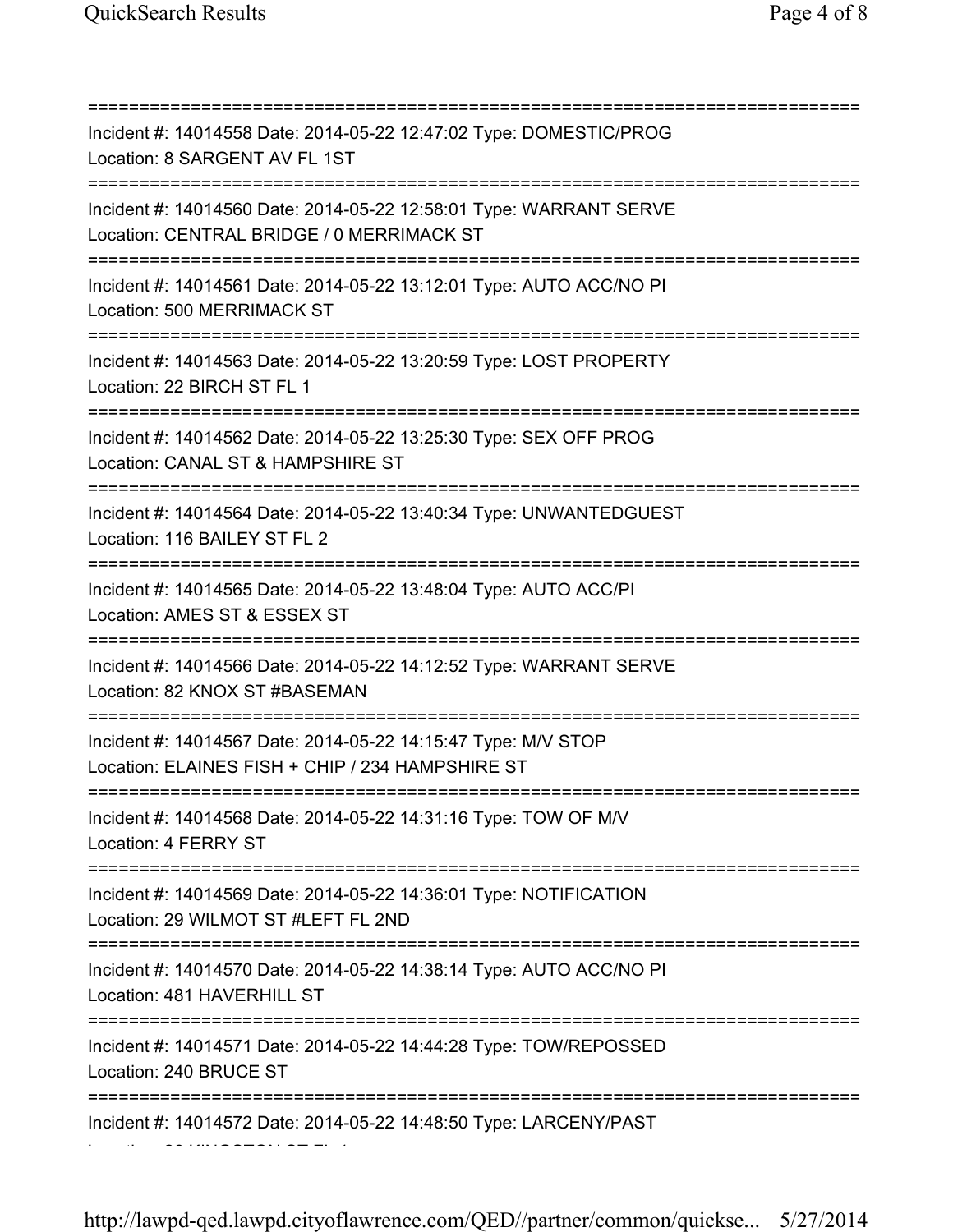=========================================================================== Incident #: 14014574 Date: 2014-05-22 14:58:39 Type: MISSING PERS Location: 13 PORTLAND ST #3 =========================================================================== Incident #: 14014573 Date: 2014-05-22 15:01:08 Type: ALARM/BURG Location: 1 AUBURN ST =========================================================================== Incident #: 14014575 Date: 2014-05-22 15:27:20 Type: KEEP PEACE Location: 99 MYRTLE ST =========================================================================== Incident #: 14014576 Date: 2014-05-22 15:41:44 Type: AUTO ACC/NO PI Location: ISLAND ST & UNION ST =========================================================================== Incident #: 14014577 Date: 2014-05-22 15:42:40 Type: A&B PAST Location: LEONARD SCHOOL / 60 ALLEN ST =========================================================================== Incident #: 14014578 Date: 2014-05-22 15:52:17 Type: AUTO ACC/NO PI Location: CANTON ST & PROSPECT ST =========================================================================== Incident #: 14014579 Date: 2014-05-22 15:57:55 Type: LOST PROPERTY Location: LA NUEVA PLACITA MARKET / 139 PARK ST =========================================================================== Incident #: 14014580 Date: 2014-05-22 16:02:40 Type: KEEP PEACE Location: 85 SPRINGFIELD ST =========================================================================== Incident #: 14014581 Date: 2014-05-22 16:21:16 Type: INVESTIGATION Location: 90 LOWELL ST =========================================================================== Incident #: 14014582 Date: 2014-05-22 16:22:51 Type: UNWANTEDGUEST Location: 314 HOWARD ST =========================================================================== Incident #: 14014584 Date: 2014-05-22 16:43:07 Type: LARCENY/PAST Location: 32 LAWRENCE ST =========================================================================== Incident #: 14014583 Date: 2014-05-22 16:44:30 Type: DISTURBANCE Location: 39 KENDALL ST =========================================================================== Incident #: 14014585 Date: 2014-05-22 16:55:26 Type: KEEP PEACE Location: 330 WATER ST FL 3 =========================================================================== Incident #: 14014586 Date: 2014-05-22 17:05:33 Type: A&B D/W/ PROG

http://lawpd-qed.lawpd.cityoflawrence.com/QED//partner/common/quickse... 5/27/2014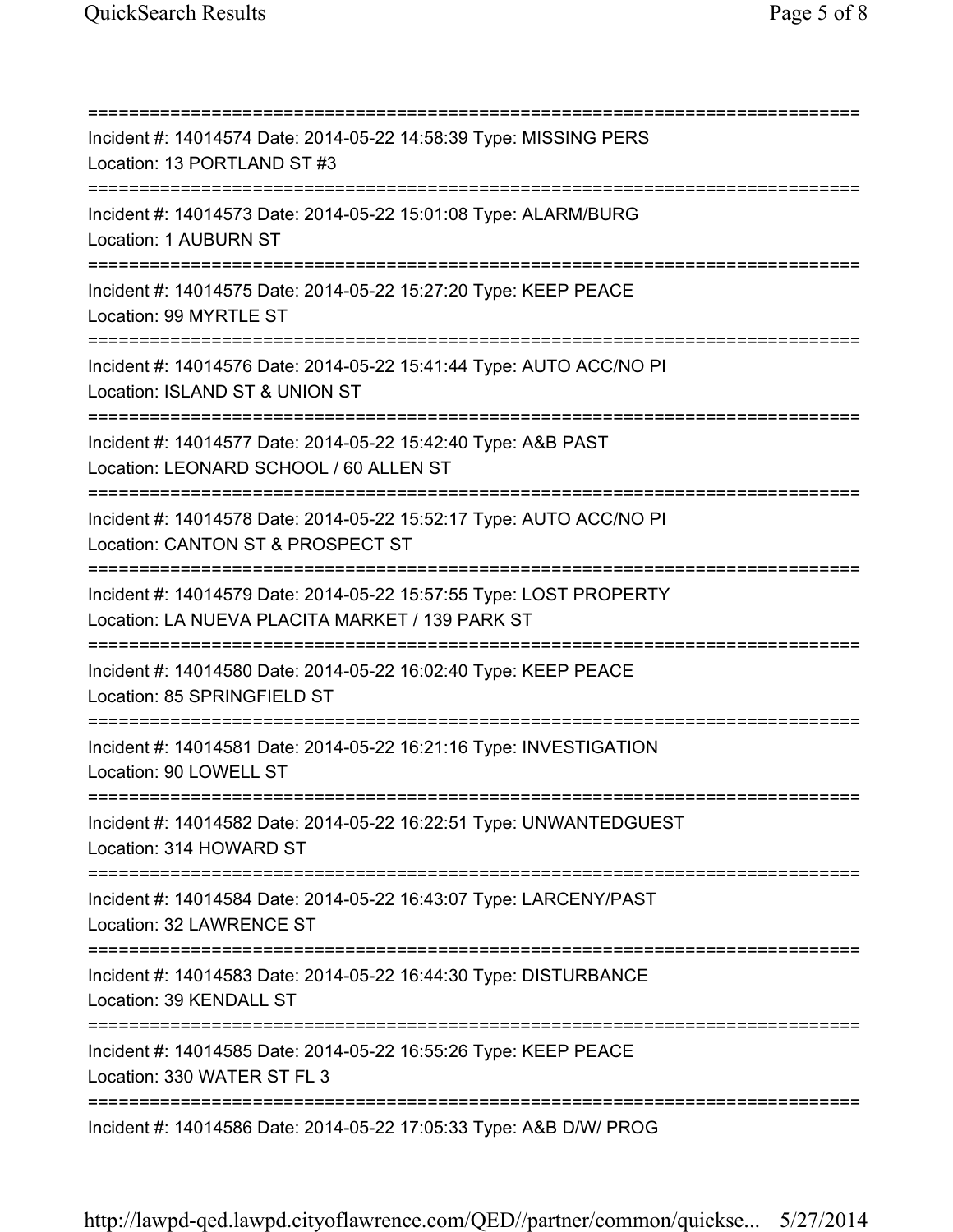=========================================================================== Incident #: 14014587 Date: 2014-05-22 17:16:51 Type: VIO CITY ORD Location: 495 LOWELL ST =========================================================================== Incident #: 14014588 Date: 2014-05-22 17:24:14 Type: DOMESTIC/PROG Location: 482 HAVERHILL ST FL 2 =========================================================================== Incident #: 14014589 Date: 2014-05-22 18:00:57 Type: TOW OF M/V Location: 266 BROADWAY =========================================================================== Incident #: 14014590 Date: 2014-05-22 18:12:19 Type: INVEST CONT Location: 90 LOWELL ST =========================================================================== Incident #: 14014591 Date: 2014-05-22 18:15:28 Type: ALARM/BURG Location: 10 S BROADWAY =========================================================================== Incident #: 14014592 Date: 2014-05-22 18:33:34 Type: DOMESTIC/PAST Location: 335 SALEM ST =========================================================================== Incident #: 14014593 Date: 2014-05-22 18:36:21 Type: KEEP PEACE Location: 50 E LAUREL ST =========================================================================== Incident #: 14014594 Date: 2014-05-22 18:37:40 Type: UNWANTEDGUEST Location: HOLIDAY INN EXPRESS / 224 WINTHROP AV =========================================================================== Incident #: 14014595 Date: 2014-05-22 18:48:30 Type: LARCENY/PAST Location: 245 BROADWAY #18 =========================================================================== Incident #: 14014596 Date: 2014-05-22 18:52:24 Type: A&B PAST Location: LAWRENCE HIGH SCHOOL / 70 N PARISH RD =========================================================================== Incident #: 14014597 Date: 2014-05-22 18:56:09 Type: DISTURBANCE Location: 2 BORDER ST =========================================================================== Incident #: 14014598 Date: 2014-05-22 19:00:32 Type: SUS PERS/MV Location: FOWLER ST & GILBERT ST =========================================================================== Incident #: 14014599 Date: 2014-05-22 19:02:10 Type: ALARM/HOLD Location: 101 RIVERPOINTE WY #1103 =========================================================================== Incident #: 14014600 Date: 2014-05-22 19:06:38 Type: CIVIL PROB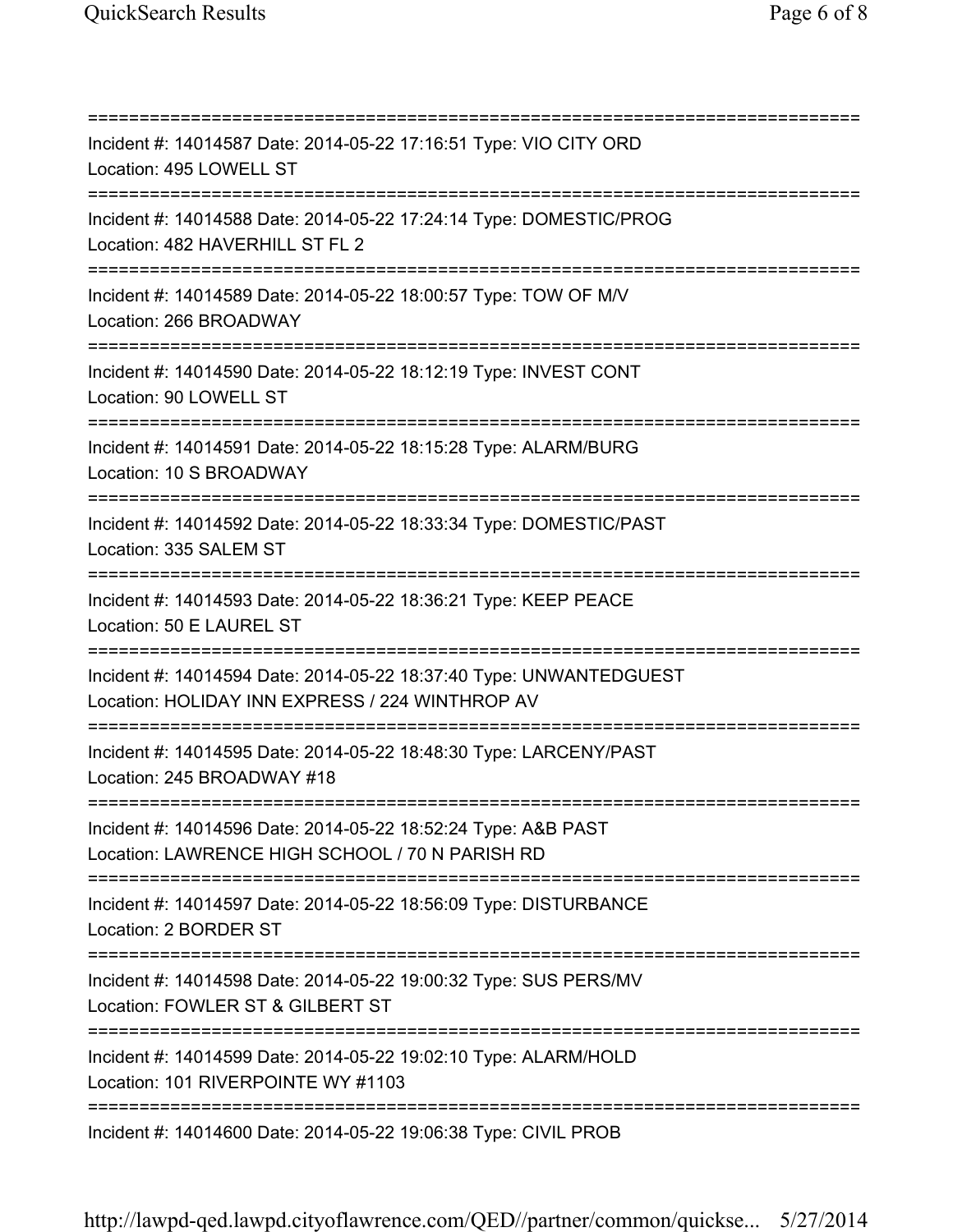| Location: 85 SPRINGFIELD ST FL 1<br>==========================                                                                |
|-------------------------------------------------------------------------------------------------------------------------------|
| Incident #: 14014601 Date: 2014-05-22 19:25:21 Type: HIT & RUN M/V<br>Location: MANCHESTER ST & WEST ST                       |
| Incident #: 14014602 Date: 2014-05-22 19:29:08 Type: LARCENY/PAST<br>Location: 159 BENNINGTON ST FL 1                         |
| Incident #: 14014603 Date: 2014-05-22 19:30:16 Type: ALARM/BURG<br>Location: CARRIBBEAN BAKERY / 205 BROADWAY                 |
| Incident #: 14014604 Date: 2014-05-22 19:35:23 Type: TOW/REPOSSED<br>Location: 43 OSGOOD ST<br>============================== |
| Incident #: 14014605 Date: 2014-05-22 19:45:09 Type: B&E/PROG<br>Location: WEATHERBEE SCHOOL / 75 NEWTON ST                   |
| Incident #: 14014606 Date: 2014-05-22 19:49:28 Type: DOMESTIC/PROG<br>Location: 315 PROSPECT ST FL 2                          |
| =========<br>Incident #: 14014607 Date: 2014-05-22 19:59:21 Type: ALARM/HOLD<br>Location: 156 MYRTLE ST                       |
| Incident #: 14014608 Date: 2014-05-22 20:18:11 Type: TOW/REPOSSED<br>Location: 8 MONTGOMERY ST                                |
| Incident #: 14014609 Date: 2014-05-22 20:20:44 Type: DOMESTIC/PROG<br>Location: 38A NORRIS ST                                 |
| Incident #: 14014610 Date: 2014-05-22 20:26:31 Type: ALARM/BURG<br>Location: SARANTE RESIDENCE / 210 PROSPECT ST              |
| Incident #: 14014612 Date: 2014-05-22 20:44:35 Type: AUTO ACC/UNK PI<br>Location: KINGSTON ST & S BROADWAY                    |
| Incident #: 14014611 Date: 2014-05-22 20:44:53 Type: TOW/REPOSSED<br>Location: 240 BRUCE ST                                   |
| Incident #: 14014613 Date: 2014-05-22 21:08:06 Type: ALARM/BURG<br>Location: LA MARCHE MARKET / 334 LAWRENCE ST               |
| $A \sim A$                                                                                                                    |